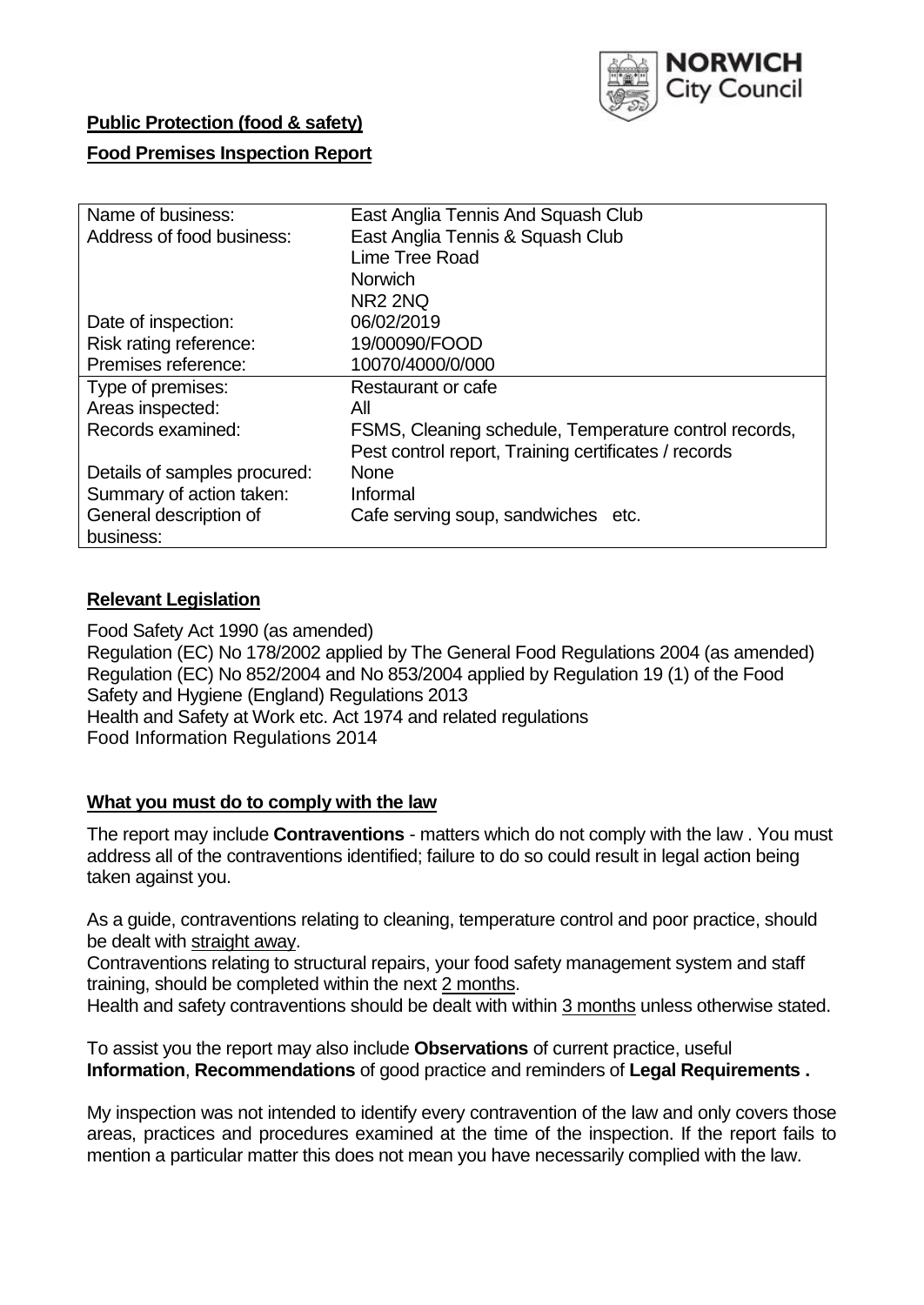# **FOOD SAFETY**

#### **How we calculate your Food Hygiene Rating:**

The food safety section has been divided into the three areas which you are scored against for the hygiene rating: 1. food hygiene and safety procedures, 2. structural requirements and 3. confidence in management/control procedures. Each section begins with a summary of what was observed and the score you have been given. Details of how these scores combine to produce your overall food hygiene rating are shown in the table.

| <b>Compliance Area</b>                     |          |    |           | <b>You Score</b> |                |    |           |    |          |  |  |
|--------------------------------------------|----------|----|-----------|------------------|----------------|----|-----------|----|----------|--|--|
| Food Hygiene and Safety                    |          |    |           | $\Omega$         | 5              | 10 | 15        | 20 | 25       |  |  |
| <b>Structure and Cleaning</b>              |          |    | $\Omega$  | 5                | 10             | 15 | 20        | 25 |          |  |  |
| Confidence in management & control systems |          |    | $\bf{0}$  | 5                | 10             | 15 | 20        | 30 |          |  |  |
|                                            |          |    |           |                  |                |    |           |    |          |  |  |
| <b>Your Total score</b>                    | $0 - 15$ | 20 | $25 - 30$ |                  | $35 - 40$      |    | $45 - 50$ |    | > 50     |  |  |
| <b>Your Worst score</b>                    | 5        | 10 | 10        |                  | 15             |    | 20        |    |          |  |  |
|                                            |          |    |           |                  |                |    |           |    |          |  |  |
| <b>Your Rating is</b>                      | 5        | 4  | 3         |                  | $\overline{2}$ |    |           |    | $\Omega$ |  |  |

Your Food Hygiene Rating is 5 - a very good standard



## **1. Food Hygiene and Safety**

Food hygiene standards are high. You demonstrated a very good standard of compliance with legal requirements. You have safe food handling practices and procedures and all the necessary control measures to prevent cross-contamination are in place. Some minor contraventions require your attention. **(Score 5)**

### Contamination risks

**Observation** I was pleased to see you were able to demonstrate effective controls to prevent cross-contamination.

#### Unfit food

**Contravention** The following food was unfit (and was seized or destroyed in my presence) because it did not conform to food safety requirements;

 Soup (leek and potato) discarded due to broken casing and potential for physical contamination